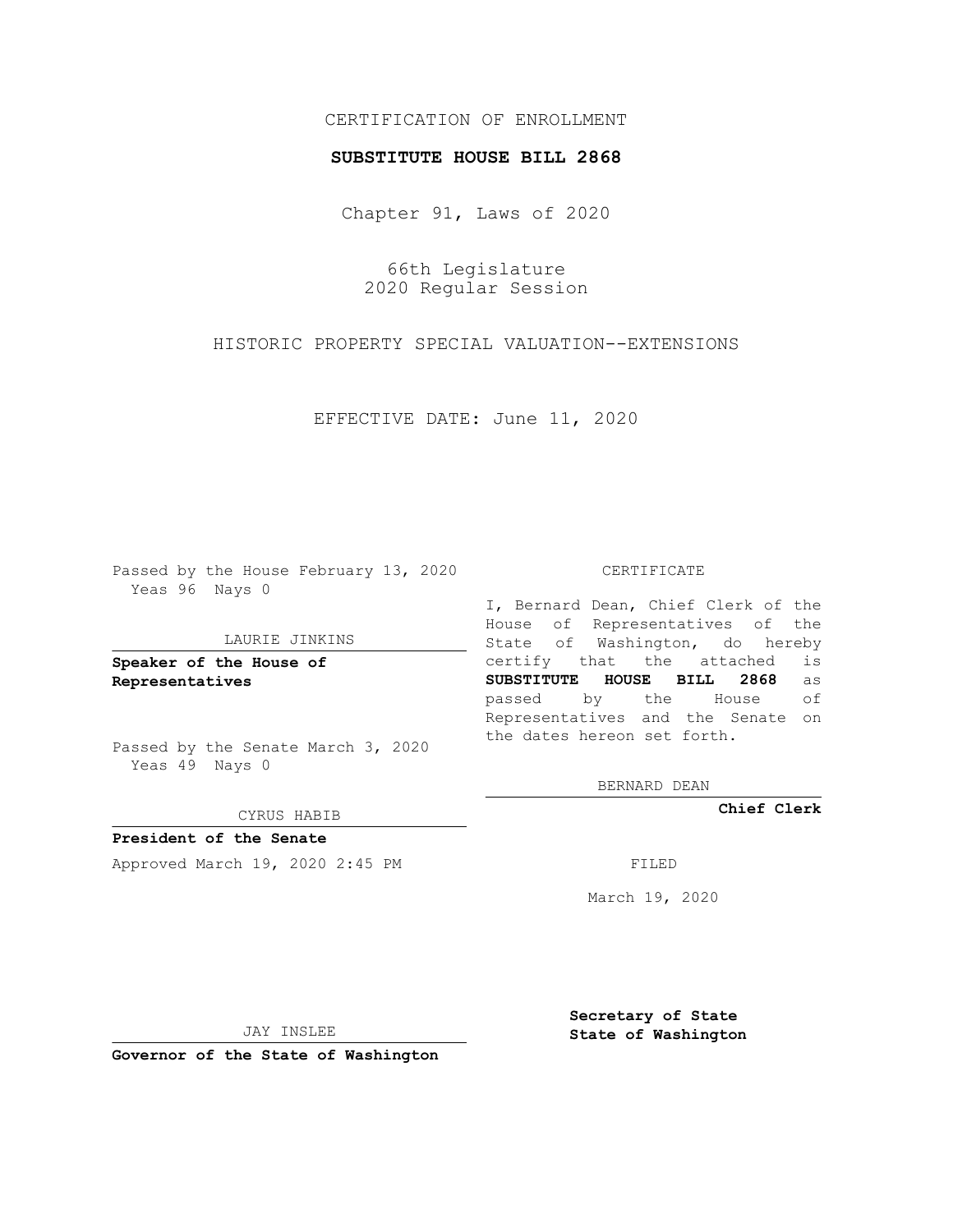# **SUBSTITUTE HOUSE BILL 2868**

Passed Legislature - 2020 Regular Session

**State of Washington 66th Legislature 2020 Regular Session**

**By** House Finance (originally sponsored by Representatives Blake and Walsh)

READ FIRST TIME 02/11/20.

 AN ACT Relating to allowing for extensions of the special valuation of historic property for certain properties; amending RCW 84.26.070 and 84.26.050; and creating a new section.

BE IT ENACTED BY THE LEGISLATURE OF THE STATE OF WASHINGTON:

 **Sec. 1.** RCW 84.26.070 and 1986 c 221 s 5 are each amended to read as follows:6

 (1) The county assessor shall, for ten consecutive assessment years following the calendar year in which application is made, place a special valuation on property classified as eligible historic 10 property.

 (2) The entitlement of property to the special valuation provisions of this section shall be determined as of January 1. If property becomes disqualified for the special valuation for any reason, the property shall receive the special valuation for that part of any year during which it remained qualified or the owner was acting in the good faith belief that the property was qualified.

 (3) At the conclusion of special valuation, the cost shall be 18 considered as new construction.

 (4)(a) A property is eligible for two seven-year extensions of the special valuation if: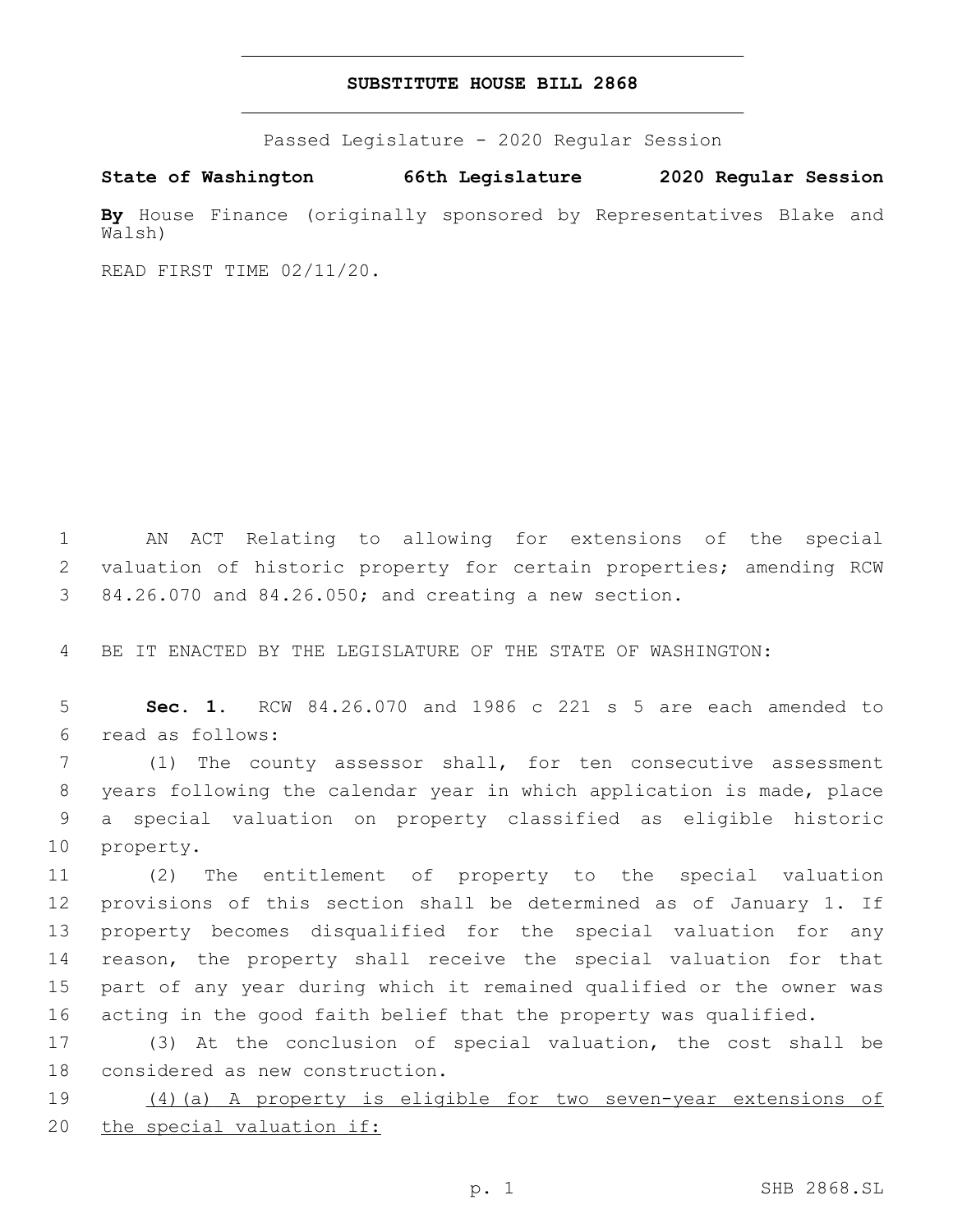(i) The property is located in a county that is listed as a 2 distressed area as reported by the state employment security department and the city is under twenty thousand in population; and (ii) The property continues to meet the criteria provided in RCW 84.26.030. (b) Extensions must be applied for by the owner, upon forms prescribed by the department of revenue and supplied by the county assessor, at least ninety days prior to the expiration of the special valuation. (c) All extensions must be reviewed by the local review board and 11 may be approved or denied at the local review board's discretion. (d) No extension may be provided under this subsection on or

13 after January 1, 2057.

 **Sec. 2.** RCW 84.26.050 and 1986 c 221 s 4 are each amended to 15 read as follows:

 (1) Within ten days after the filing of the application in the 17 county assessor's office, the county assessor shall refer each application for classification to the local review board.

 (2) The review board shall approve the application if the property meets the criterion of RCW 84.26.030 and is not altered in a way which adversely affects those elements which qualify it as historically significant, and the owner enters into an agreement with the review board which requires the owner for the ten-year period of 24 the classification to:

 (a) Monitor the property for its continued qualification for the 26 special valuation;

 (b) Comply with rehabilitation plans and minimum standards of 28 maintenance as defined in the agreement;

 (c) Make the historic aspects of the property accessible to public view one day a year, if the property is not visible from the 31 public right-of-way;

 (d) Apply to the local review board for approval or denial of any 33 demolition or alteration; and

 (e) Comply with any other provisions in the original agreement as 35 may be appropriate.

 (3) Once an agreement between an owner and a review board has become effective pursuant to this chapter, there shall be no changes in standards of maintenance, public access, alteration, or report requirements, or any other provisions of the agreement, during the

p. 2 SHB 2868.SL